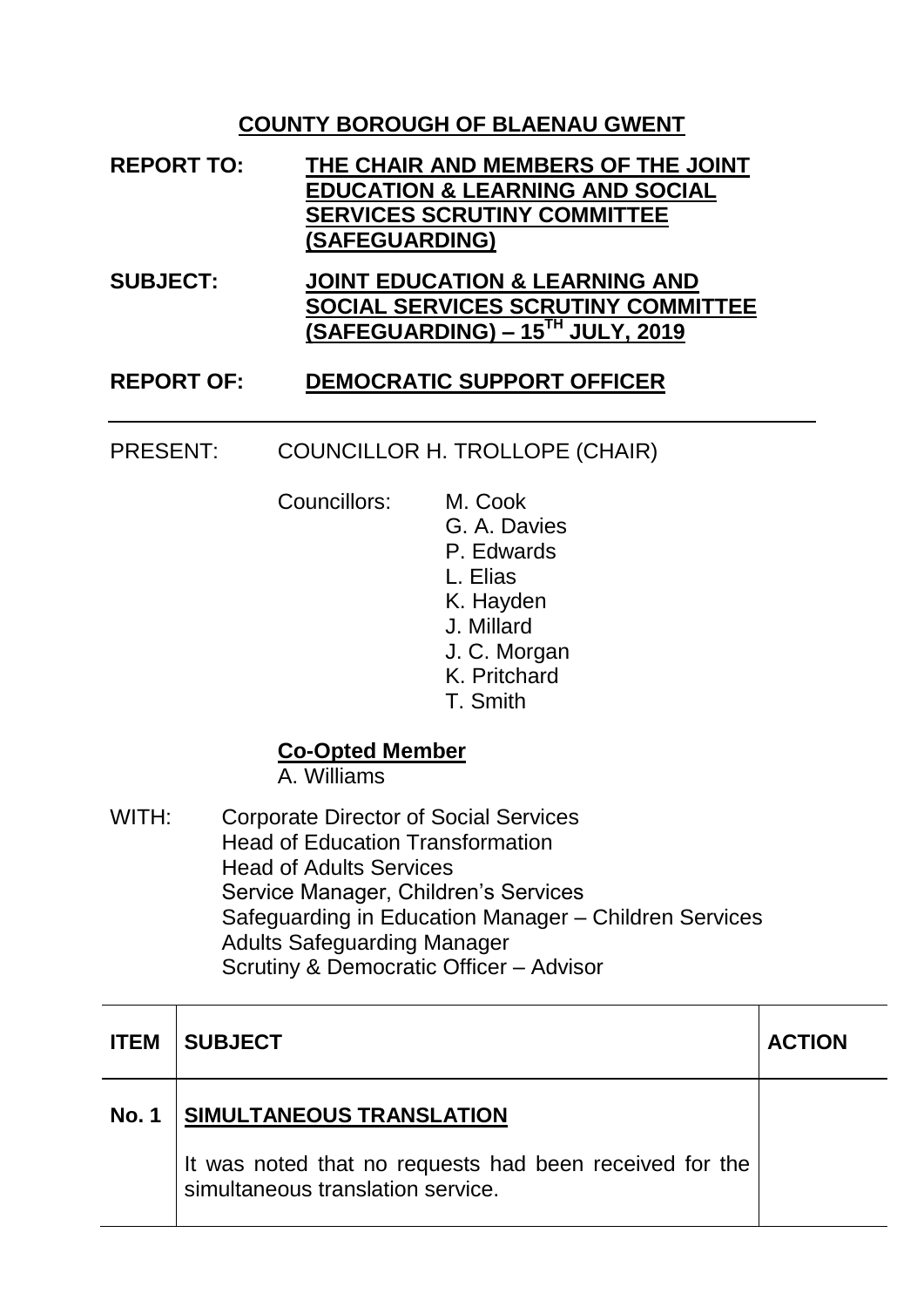| <b>No. 2</b> | <b>APOLOGIES</b>                                                                                                                                                                                                                                                       |  |
|--------------|------------------------------------------------------------------------------------------------------------------------------------------------------------------------------------------------------------------------------------------------------------------------|--|
|              | Apologies for absence were received from Councillors<br>J. Holt, C. Meredith, G. Paulsen, S. Thomas and<br>B. Summers.                                                                                                                                                 |  |
|              | Co-opted Member - T. Baxter                                                                                                                                                                                                                                            |  |
| <b>No. 3</b> | DECLARATIONS OF INTEREST AND DISPENSATIONS                                                                                                                                                                                                                             |  |
|              | There were no declarations of interests or dispensations<br>reported.                                                                                                                                                                                                  |  |
| <b>No. 4</b> | JOINT EDUCATION & LEARNING AND SOCIAL<br><b>SERVICES SCRUTINY COMMITTEE (SAFEGUARDING)</b>                                                                                                                                                                             |  |
|              | Consideration was given to the Minutes of the Joint<br>Education & Learning and Social Services Scrutiny<br>Committee (Safeguarding) Meeting held on 28 <sup>th</sup> January,<br>2019.                                                                                |  |
|              | The Committee AGREED that the Minutes be accepted as<br>a true record of proceedings.                                                                                                                                                                                  |  |
| <b>No. 5</b> | <b>PROPOSED SCRUTINY COMMITTEE FORWARD</b><br><b>WORK PROGRAMME 2019-20</b>                                                                                                                                                                                            |  |
|              | Consideration was given to the report of the Chair of the<br>Joint Education & Learning and Social Services Scrutiny<br>Committee (Safeguarding) which was presented for<br>Members approval of the Joint Safeguarding Scrutiny<br>Forward Work Programme for 2019/20. |  |
|              | The Chair spoke to the report and informed Members that<br>the Forward Work Programme was a fluid document and<br>items could be added if necessary.                                                                                                                   |  |
|              | <b>Members</b><br>following<br>requested that the<br>items<br>be<br>considered for the FWP:-                                                                                                                                                                           |  |
|              | • Exclusions in schools and linking in with CAMHS<br>Healthy eating in schools                                                                                                                                                                                         |  |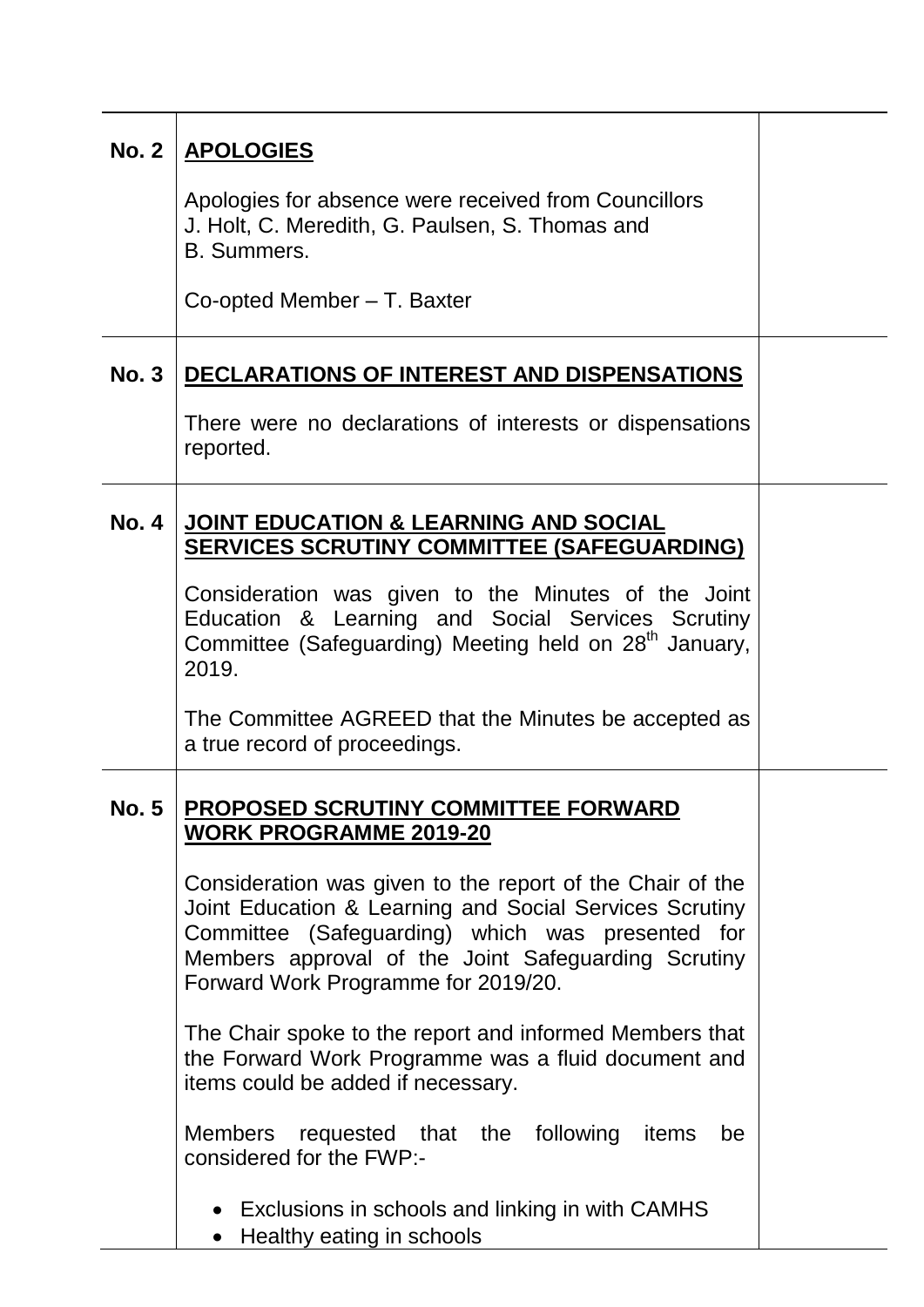|              | • A Member briefing session be arranged<br>on<br><b>Operation Encompass.</b>                                                                                                                                                                                                                                                                                                                                                                                                                                                                                                                             |  |
|--------------|----------------------------------------------------------------------------------------------------------------------------------------------------------------------------------------------------------------------------------------------------------------------------------------------------------------------------------------------------------------------------------------------------------------------------------------------------------------------------------------------------------------------------------------------------------------------------------------------------------|--|
|              | The Head of Education Transformation advised Members<br>that in relation to exclusions in schools, it was agreed that<br>commentary would continue to be included in future<br><b>Education and Social Services Safeguarding Performance</b><br>reports. A Healthy Schools monitoring report that covers<br>the healthy eating agenda in schools would be presented<br>to a future Education and Learning Scrutiny Committee<br>and could be included as an information item for the Joint<br>Safeguarding Scrutiny Committee. A dedicated briefing<br>session on Operation Encompass would be arranged. |  |
|              | The Committee AGREED, subject to the foregoing, that<br>the report be accepted and Option 1 the Forward Work<br>Programme 2019/20 for the Joint Education & Learning<br>and Social Services Scrutiny Committee (Safeguarding)<br>be approved.                                                                                                                                                                                                                                                                                                                                                            |  |
| <b>No. 6</b> | <b>SAFEGUARDING PERFORMANCE INFORMATION</b><br>FOR SOCIAL SERVICES AND EDUCATION - APRIL<br><b>TO SEPTEMBER 2018</b>                                                                                                                                                                                                                                                                                                                                                                                                                                                                                     |  |
|              | Consideration was given to the report of the Corporate<br>Director of Social Services and Corporate Director of<br>Education which was presented to provide Members with<br>safeguarding performance information and analysis from<br>across the Local Authority.                                                                                                                                                                                                                                                                                                                                        |  |
|              | <b>Social Services</b>                                                                                                                                                                                                                                                                                                                                                                                                                                                                                                                                                                                   |  |
|              | The Service Manager, Children's Services spoke to the<br>report and highlighted the main points contained in the<br>Social Services information. The Officer reported an<br>amendment to the period of safeguarding information from<br>the Social Services Directorate. The period referred to in<br>the report should read $1^{st}$ April 2018 – $30^{th}$ September<br>2019.                                                                                                                                                                                                                          |  |
|              | In response to a Member's question regarding timescales<br>for initial child protection conferences, the Service<br>Manager, Children's Services clarified the timescales to                                                                                                                                                                                                                                                                                                                                                                                                                             |  |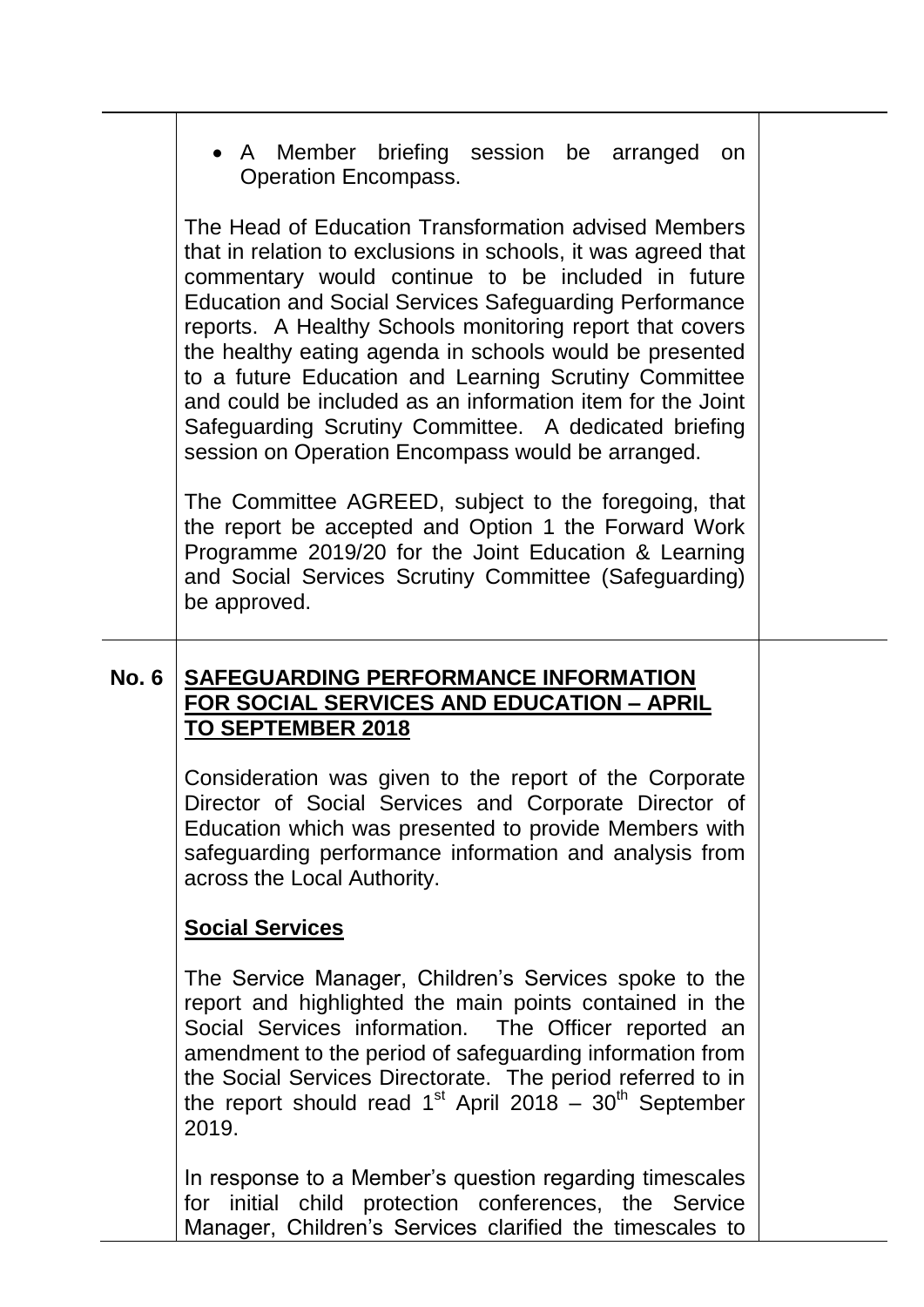hold initial child protection conferences. A statutory discussion meeting would be held within 24 hours of the referral, with 42 days to complete the assessment. Once the outcome of enquiries was determined then an initial child protection conference must be held within 15 days. Information regarding timescales for holding child protection conferences would be included in future performance reporting.

**Service** Manager, Children's **Services** 

# **Referrals to Social Services**

A Member enquired what groups were included in the category 'Other Agency'. The Service Manager, Children's Services clarified that 151 referrals had been made by 'Other Agency' which included the voluntary sector, libraries, youth provision and other varied sources in the community.

The number of referrals from social landlords was low, a mandatory Corporate Policy was in place for housing colleagues, however, refresher training was needed on the categories of abuse to upskill landlords knowledge. Referrals could be made by telephone to the Duty Team.

In relation to the thresholds for intervention, the Service Manager, Children's Services said that the numbers of referrals from the start of the year to the end of year had reduced by 210. This evidenced the confidence in the threshold applied to referrals and the levels of intervention provided.

A Member enquired regarding the impact on the budget for independent foster carers. The Service Manager, Children's Services said that it was more expensive for the Authority to use independent foster carers and external placements. It was hoped that costly external placements could be re-established back to in-house provision to reduce cost pressures. The Director of Social Services commented that 2/3<sup>rd</sup> of Children Looked After were placed with in-house foster carers and the numbers of Children Looked After had reduced by 22 over the last 12 months.

Blaenau Gwent had a small pool of foster carers and a raft of recruitment campaigns had been undertaken to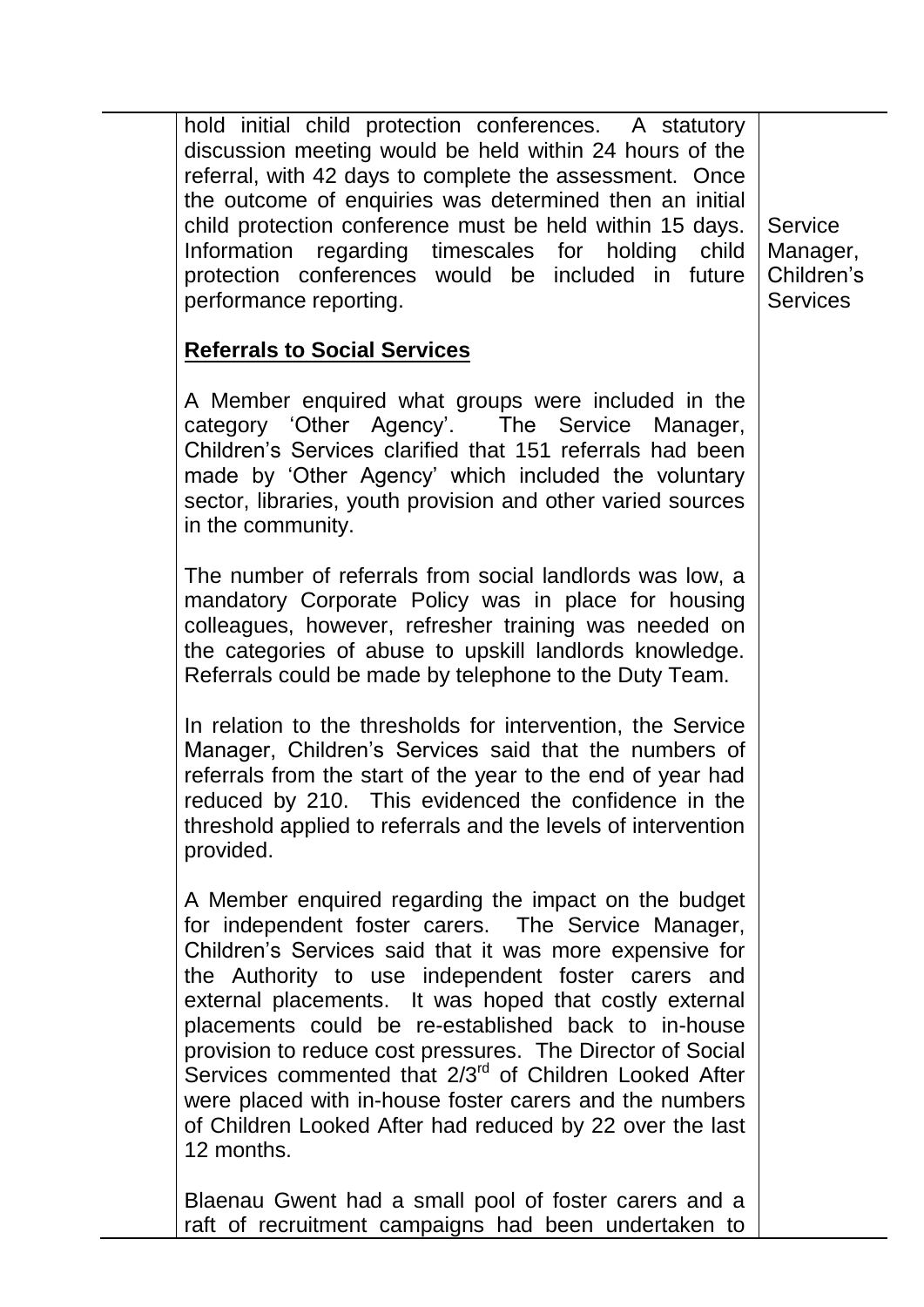increase the number of foster carers, i.e. radio broadcasts, leaflet drops and word of mouth. A Member felt that it would be beneficial to hold awareness raising events at supermarkets and street markets to help recruit new foster carers. The Service Manager, Children's Services said that this suggestion would be passed onto the respective team.

# **Education Information**

The Safeguarding in Education Manager spoke to the report and highlighted the main points contained in the Education Information.

# **Operation Encompass**

A Member enquired regarding Operation Encompass. The Service Manager, Children's Services explained that this was a new police initiative its purpose was to address limitations in the early sharing of information between police and schools. It aimed to ensure that appropriate school staff are made aware of any domestic abuse incidents a young person may have witnessed at the earliest possible stage to offer relevant and tailored support.

# **Exclusions**

A Member referred to exclusions and those pupils who move between schools and requested information on the reasons for such transfers. The Head of Education Transformation said transfer information was produced as part of the Admissions report. This information could be prepared, which would include information on the reasons why pupils transferred between schools for Members information.

The Chair commented on the readability of the performance data graphs as they were not printed in colour.

# **Elective Home Education**

In response to a Member's query regarding curriculum changes and the number of Elective Home Educated

Head of **Education** Transforma tion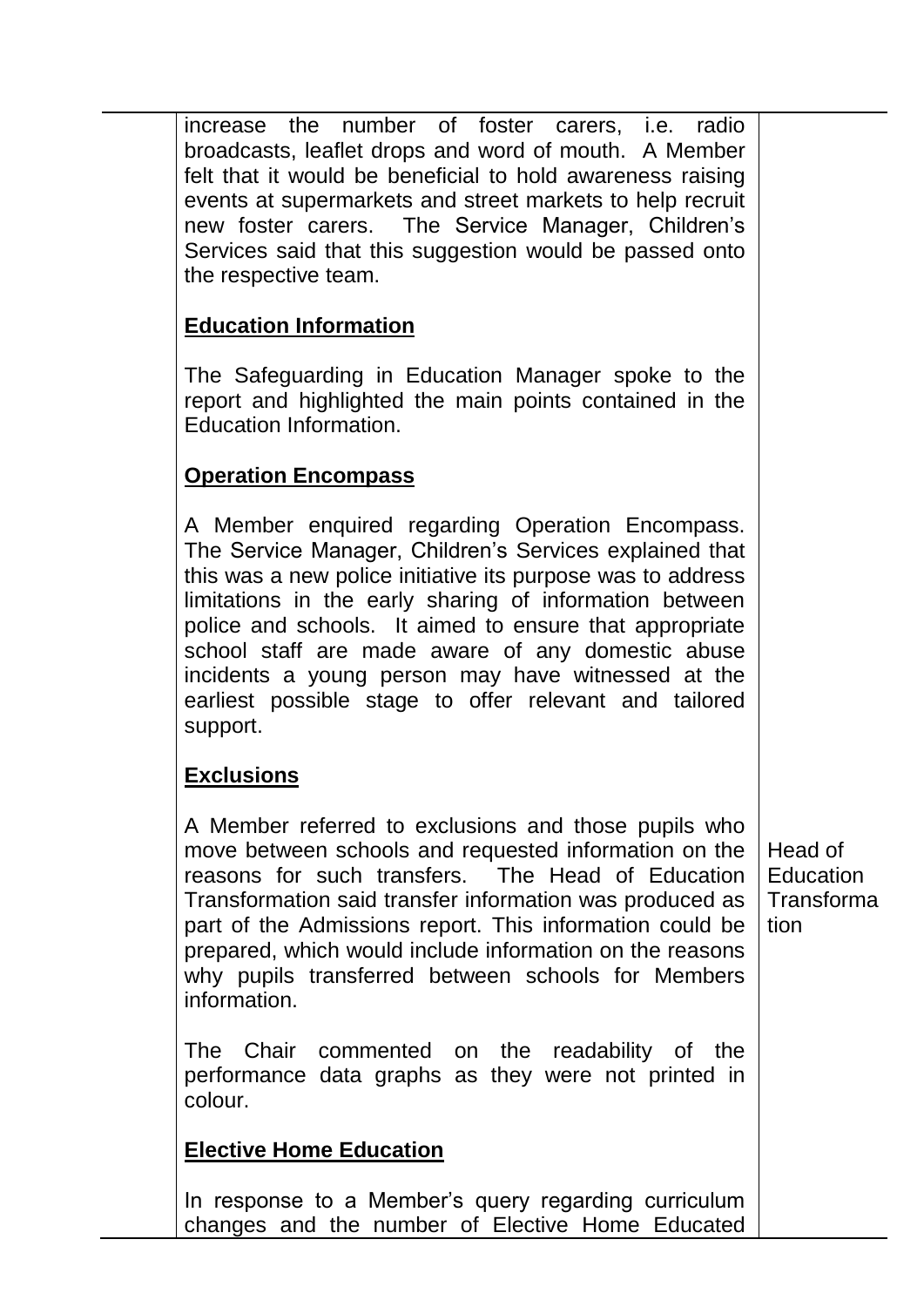(EHE) pupils, the Corporate Director of Social Services said that it was difficult to predict if future numbers would increase. Safeguarding for home educated pupils was challenging as only one home visit per year was allowed by current national legislation. A letter requesting a review of the current policy had been forwarded to the Welsh Government but no announcement to revise the policy had yet been made.

In relation to the number of referrals per child, the Service Manager, Children's Services said that there was no set number but the IAA would look at the history and circumstances around the referral. The IAA could now provide feedback to the referrer. It was noted that the referrer could appeal against the decision.

### **Persistent Absenteeism**

In relation to Persistent Absenteeism the Safeguarding in Education Manager said that the number of Persistent Absenteeism remained higher than last year except for pupils in yearly years, however, the numbers of Persistent Absenteeism in all phases had decreased since February 2019. The statistical information gathered included authorised and unauthorised absences including illness, medical appointments, exclusions and holidays taken during term time. Members felt that medical appointments and bereavements should be classified as authorised.

A Member enquired if there was a link to fines and children moving between schools to avoid fines for poor attendance and enquired if this would affect Key Stage 4 figures. The Head of Education Transformation said that the transfer of pupils at KS4 was monitored closely, particularly to minimise any impact on learner examination preparations.

The Committee AGREED to recommend, subject to the foregoing, that the report be accepted and Option 2 be endorsed, namely that the information provided and comments to improve the current monitoring processes be made.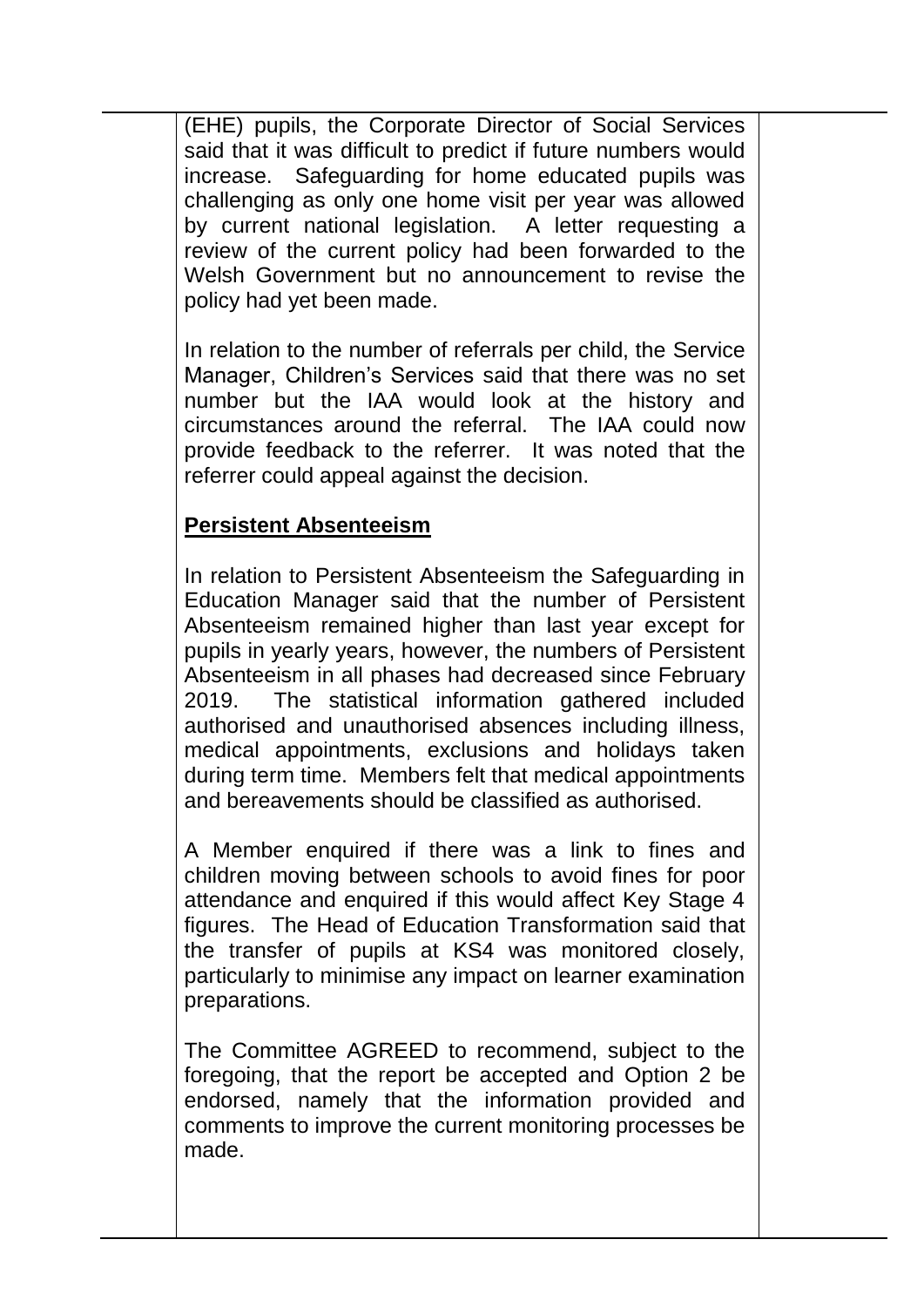# **No. 7 ADULTS ANNUAL SAFEGUARDING REPORT 2018-19**

Consideration was given to the report of the Adults Service Manager for Development, Commissioning and Safeguarding and Sarah Jones, Adults Safeguarding Manager which was presented to provide Members with the Safeguarding Performance information relating to Adults Services from 1<sup>st</sup> April 2018 to the 31<sup>st</sup> March 2019.

The Service Manager spoke to the report and highlighted the main points contained therein.

In response to a Member's question regarding the sources of referrals and the number of criminal prosecutions, the Head of Adult Services said that referrals were received from a variety of sources including a low number from the Leisure Trust, but the majority of referrals were submitted from commissioned and in-house provider agencies with referrals made by staff working with the local Authority noted as the second highest source of referrer. With regard to the number of prosecutions, the Officer would undertake to check how many of the 6 criminal investigations had led to a prosecution and report back to the Scrutiny Committee in due course. This information would also be included in future Adult Performance reports.

In relation to referrals under the financial abuse category, it was confirmed that the Local Safeguarding Team work in collaboration with the Police and Trading Standards when investigating concerns reported. With regard to digital 'scams', the Safeguarding Lead confirmed that mechanisms were in place to ensure vulnerable people had access to digital inclusion support.

The Committee AGREED to recommend, subject to the foregoing, that the report be accepted and Option 1 be endorsed, namely that the information contained within the Adults Annual Safeguarding Report 2018/19 was considered and noted and the report be presented for consideration at Executive and Council.

Head of Adult **Services**